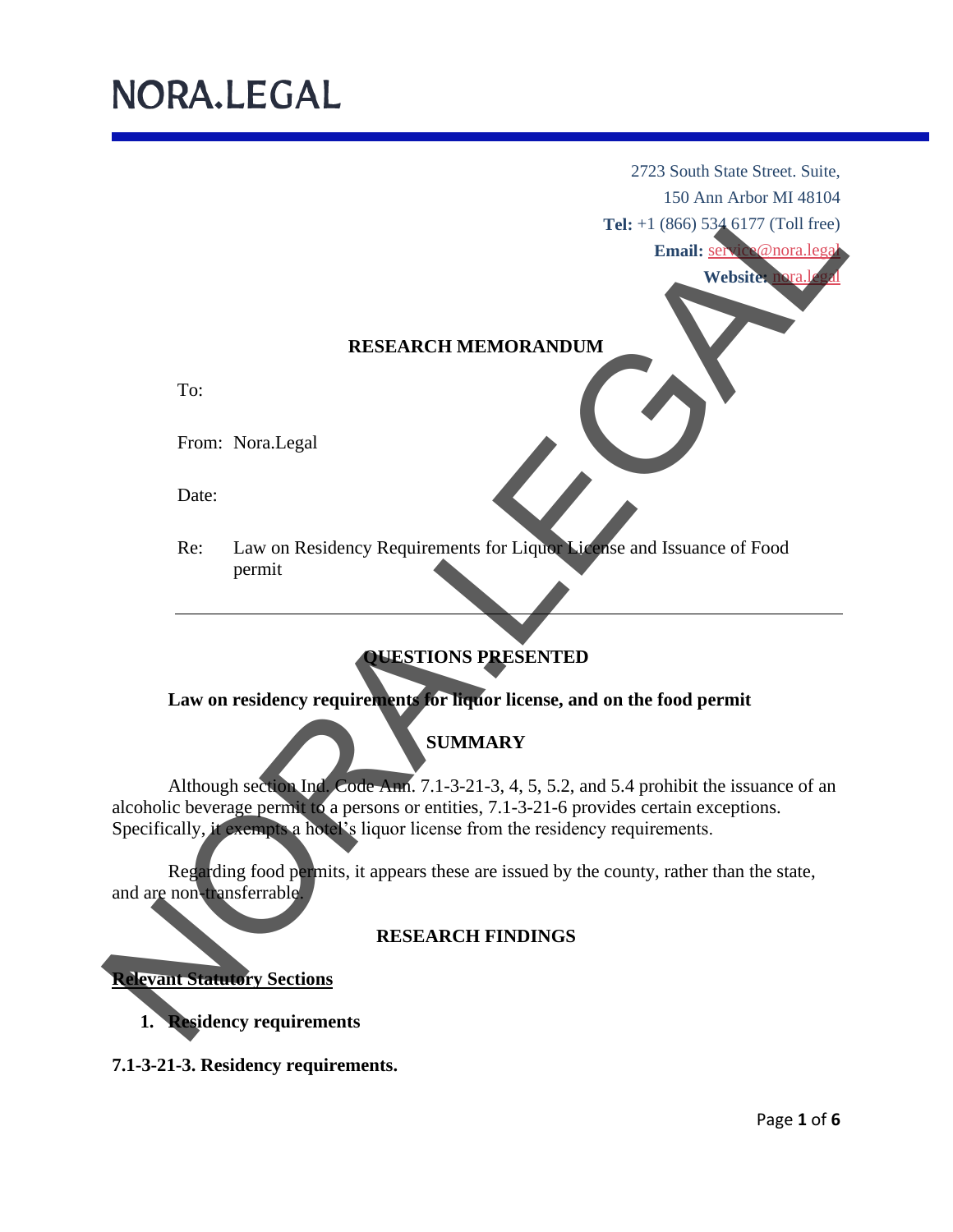The commission shall not issue an alcoholic beverage retailer's or dealer's permit of any type to a person who has not been a continuous and bona fide resident of Indiana for five (5) years immediately preceding the date of the application for a permit.

#### **7.1-3-21-5.4 Issuance of permits to limited liability companies; qualifications**

Sec. 5.4. (a) The commission shall not issue an alcoholic beverage retailer's or dealer's permit of any type to a limited liability company unless at least sixty percent (60%) of the membership interest is owned by persons who have been continuous and bona fide residents of Indiana for five (5) years. person who has not been continuous and bond in the resident of the chiral and the spectral at the application for a permit.<br>
7.1-3-21-54 **Issuance of permits to limited liability companies;** qualifications<br>
20.5-34. (a) Th

(b) Each manager and member of a limited liability company must possess all other qualifications required of an individual applicant for that particular type of permit. **Ind. Code Ann. § 7.1-3-21-5.4 (West)**

Sec. 5.4. (a) The commission shall not issue an alcoholic beverage retailer's permit of any type to a limited liability company unless at least sixty percent (60%) of the membership interest is owned by persons who have been continuous and bona fide residents of Indiana for five (5) years.

(b) The commission shall not issue an alcoholic beverage dealer's permit of any type for the premises of a package liquor store to a limited liability company unless:

(1) at least sixty percent (60%) of the outstanding membership interest in the limited liability company is owned by persons who have been continuous and bona fide residents of Indiana for five (5) years; and

(2) the membership interest described in subdivision (1) constitutes a controlling interest in the limited partnership.

(c) Each manager and member of a limited liability company must possess all other qualifications required of an individual applicant for that particular type of permit.

#### **7.1-3-21-6 Exceptions for retail and dealer partnerships, corporations, limited partnerships, and limited liability companies.**

Sec. 6. (a) The provisions of sections 4, 5, 5.2, and 5.4 of this chapter concerning retail and dealer partnerships, corporations, limited partnerships, and limited liability companies shall not apply to the issuance of:

(1) a dining car permit;

(2) a boat permit;

(3) a drug store permit;

- (4) a grocery store permit;
- (5) a hotel permit;
- (6) an airplane permit;

(7) a gaming site permit;

- (8) a horse track permit;
- (9) a satellite facility permit; or
- (10) a retail permit to an establishment:

(A) that is sufficiently served by adequate law enforcement at its permit location; and

(B) whose annual gross food sales at the permit location: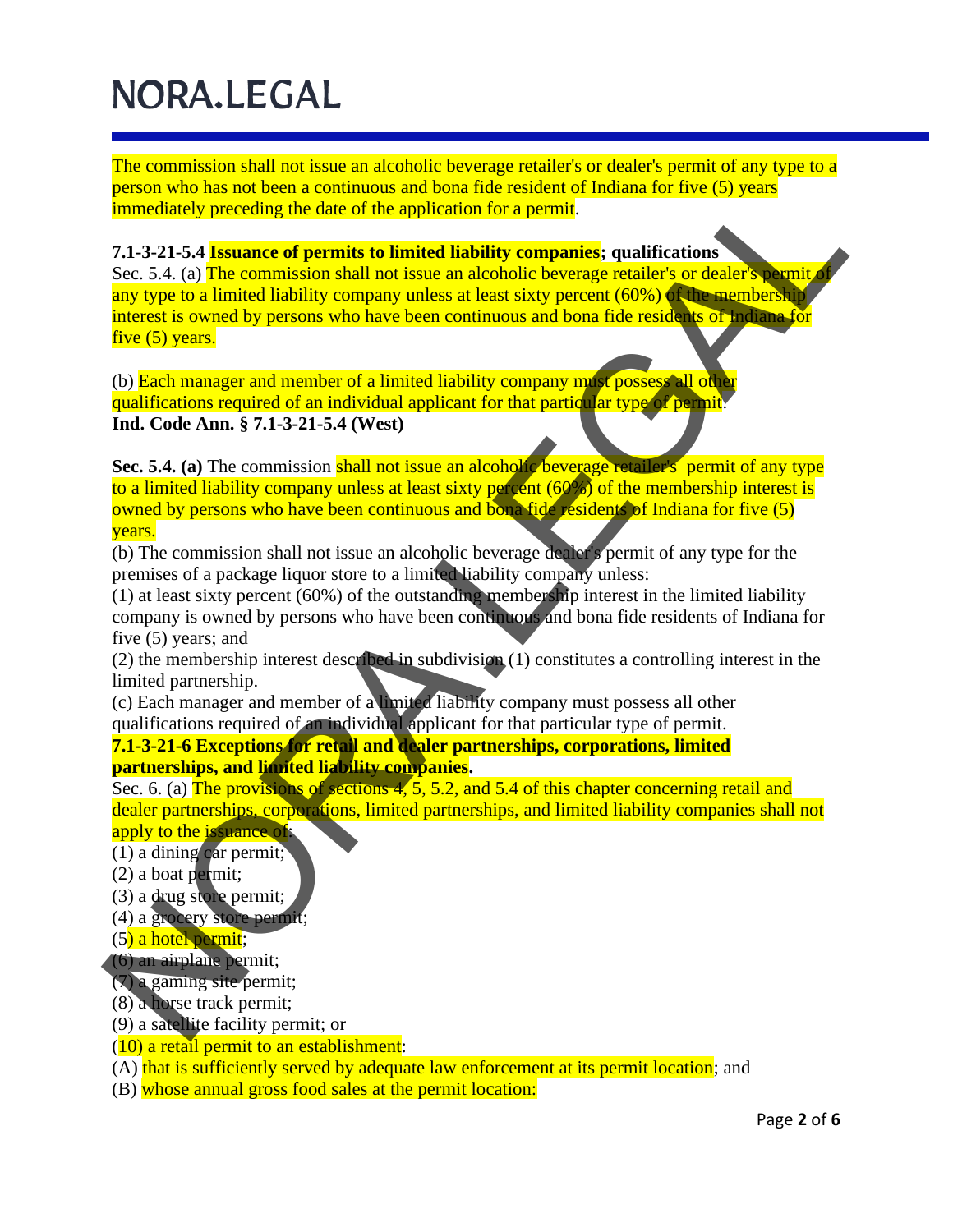## (i) exceed one hundred thousand dollars (\$100,000); or

(ii) in the case of a new application and as proved by the applicant to the local board and the commission, will exceed two hundred thousand dollars (\$200,000) by the end of the two (2) year period from the date of the issuance of the permit.

(b) The commission shall not issue a permit listed in subsection (a) to a foreign:

- (1) corporation;
- (2) limited partnership; or
- (3) limited liability company;

that is not duly qualified to do business in Indiana. **Ind. Code Ann. § 7.1-3-21-6 (West)**

## **2. Gross Food sales requirements.**

## **Hendricks County Food Ordinance No. 2010-08**

Permit - means the document issued by the Hendricks County Health Department that authorizes a Person to operate a Retail Food Establishment, Mobile Food Establishment, Temporary Food Establishment, Farmers' Market Vendor, or Bed and Breakfast Establishment.

Person- means an association; a corporation; an individual; partnership; or other legal entity, government, or governmental subdivision or agency.

## **Section II, Permits**

It shall be unlawful for any Person to operate a Retail Food Establishment, Mobile Food Establishment, Temporary Food Establishment, Farmers' Market Vendor, or Bed and Breakfast Establishment in Hendricks County, who does not possess a valid Permit from the Health Officer; except when the entire operation of the establishment is receiving inspections by an appropriate State or Federal governmental agency. Valid Hendricks County Food Permits shall be posted in a conspicuous place at the establishment at all times. (ii) in the case of a new application and as proved by the angloses of the local board and the constraints and the construction (i) to a foreign:<br>
Commission, will exceed two hundred thousand dollars (\$200,000) by the end

A. Only Persons who comply with the applicable requirements of this Ordinance will be entitled to receive and retain such a Permit.

B. Permit duration for:

(1) Retail Food Establishments and Bed and Breakfast Establishments shall be one year beginning from the date of issuance and shall be applied for by the establishment annually.

(2) Mobile Retail Food Establishments shall include expiration on December 31st of the calendar year in which the permit is issued.

(3) Temporary Food Establishments shall be for the term of one continuous event at one location. This Permit is not to exceed fourteen (14) consecutive days.

(4) Farmers' Market Vendors permits shall expire on December 31st of the calendar year in which the Permit is issued.

C. Any Permits issued by the Health Officer shall contain the name of the establishment, the address of the establishment, duration of Permit, and other pertinent information required by the Health Officer.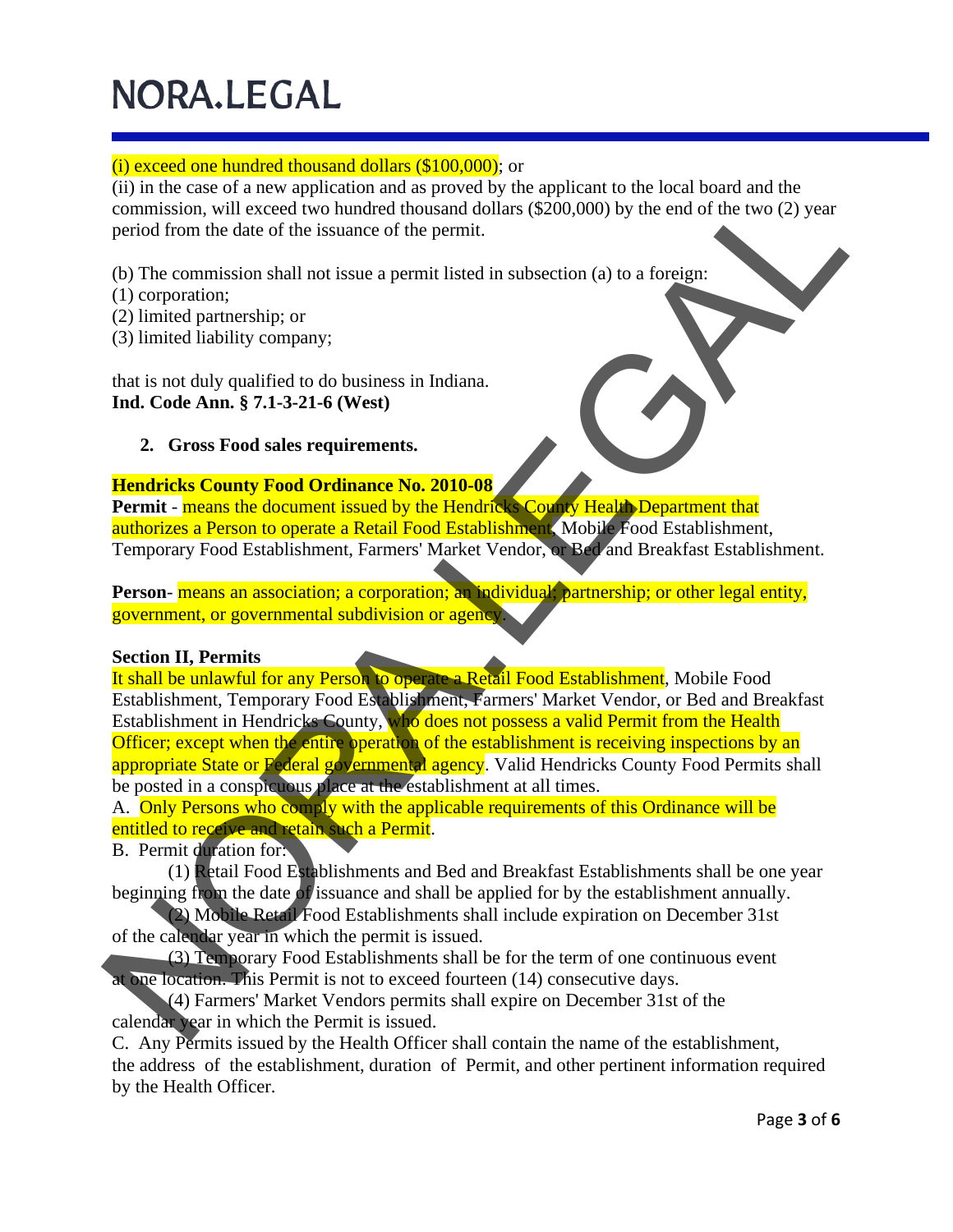D. Required Permits shall be provided by the Hendricks County Health Officer subject to a completed application, payment of fees, and compliance with all applicable state statutes, rules and regulations and local Ordinances. The applicant must be an owner and/or Operator of the Retail Food Establishment, Mobile Food Establishment, Temporary Food Establishment,Farmers' Market Vendor, or Bed and Breakfast Establishment.

E. A late renewal fee will apply if a Permit for a Retail Food Establishment or Bed and Breakfast Establishment is not renewed by the date of expiration. Application for a Mobile Food Establishment, Temporary Food Establishment, or Farmers' Market Vendor Permit must be submitted to the Health Department at least 48 hours prior to start of the event or operation, or late application fees will apply. to a complexel application, payment of free, and complexeres with all applicance with the Read Food Establishment, Temporary Food Establishment White Food Festival Food Establishment Chemic for a Area context of the Read F

F. Public events where catered food is served or prepared shall occur at a facility holding a valid Hendricks County Establishment Permit. This permitted establishment shall obtain a current copy of the caterer's local health department food Permit. If the site or the caterer is not permitted, the caterer must obtain a Temporary Food Establishment Permit for the event. G. Any Person who desires to operate a Temporary Food Establishment in Hendricks

County shall obtain from the Health Officer a Permit for a Temporary Food Establishment. Such Temporary Permit shall be provided by the Health Officer if a completed application for a Permit and appropriate fees are presented and the Temporary Food Establishment demonstrates compliance with all critical requirements.

H. A Temporary Permit will not be issued to a Temporary Food Establishment in operation in one location for more than thirty (30) days in one calendar year.

I. A separate Permit shall be required for each Retail Food Establishment, Mobile Establishment, Temporary Food Establishment, Farmers' Market Vendor, or Bed and Breakfast Establishment operated or to be operated by any Person. Any Permit issued under this Ordinance is not transferable from one Person to another, from one establishment to another, from one mobile unit to another, or from one type of operation to another.

J. A nonrenewable provisional Permit is available for a Person taking over an existing, permitted establishment. The following conditions apply:

(1) The provisional Permit shall be provided by the Hendricks County Health Officer if a completed application and the appropriate fee are received by the Hendricks County Health Department.

(2) The provisional Permit will be valid for ninety (90) days from the date of issue. No extensions will be provided.

(3) An annual Permit must be obtained before the expiration of the provisional Permit. The annual Permit will not be issued until all outstanding violations, if any, have been corrected and an acceptable compliance inspection by the Hendricks County Health Department is recorded.

(4) The annual Permit shall have the anniversary date of the original date of provisional Permit. http://www.co.hendricks.in.us/egov/documents/1433180821\_74445.pdf

#### **Relevant Decisions (note these deal with wholesalers and appear inapplicable here).**

Since Indiana places so much weight upon the applicant's character and reputation in the community it certainly cannot be said that some residency requirement is unreasonable and improper. It is elementary that before an applicant can obtain a reputation in the community he must reside for some period of time within the community.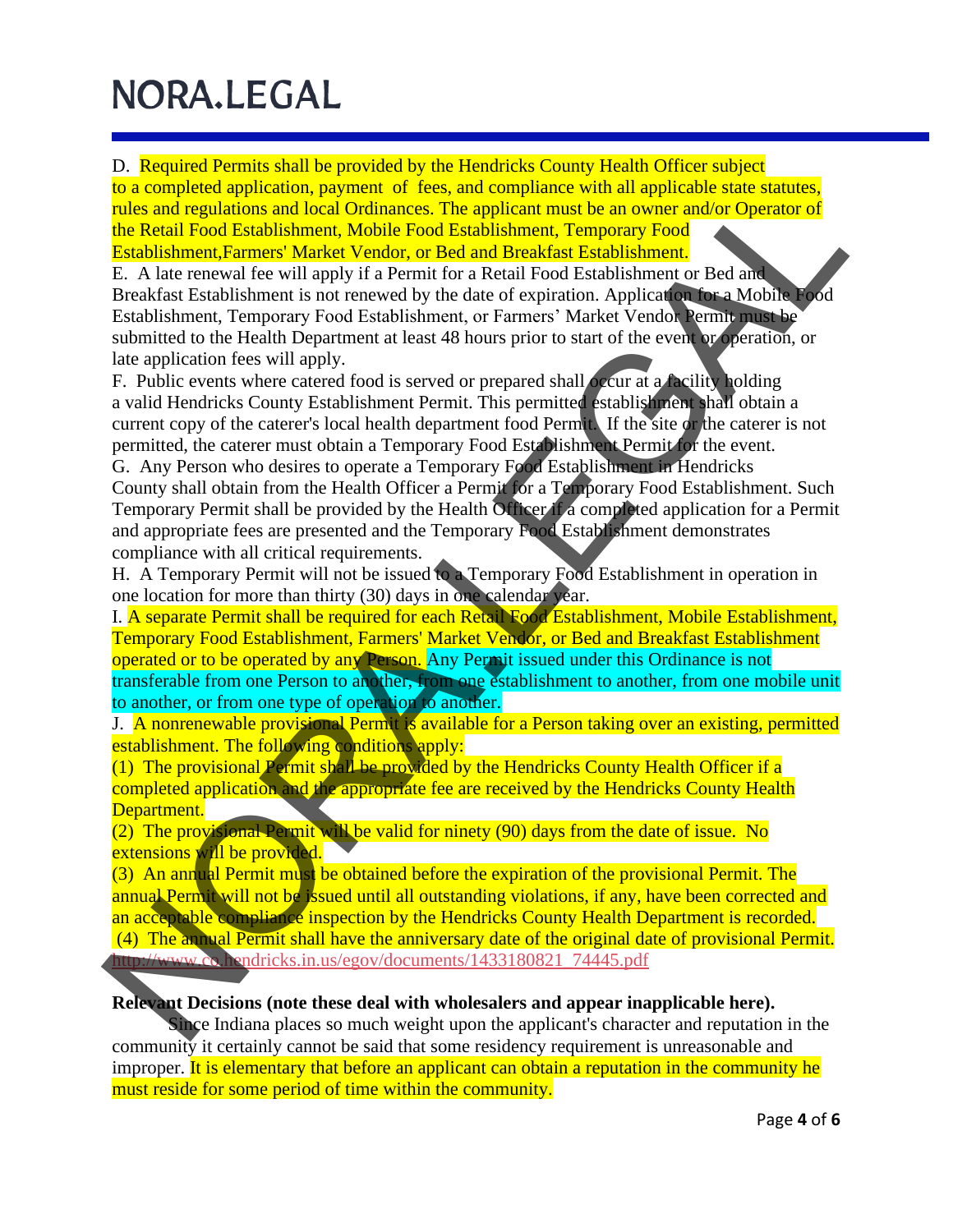The question this Court must address, however, is whether the five year residency requirement is too long a time period to achieve an otherwise legitimate state interest. The plaintiff would wish this Court to conclude that while some residency requirement is permissible a five year residency requirement is constitutionally impermissible.

This Court cannot agree. It is quite clear to this Court that there does indeed exist a rational nexus between the challenged residency requirement and, under the Twenty-first Amendment a legitimate state interest the licensing of the sale and distribution of alcoholic beverages. Additionally, given the specific constitutional authority under the Twenty-first Amendment enabling the states to exclusively control within their respective jurisdictions the sale and distribution of alcoholic beverages, this Court cannot hold that a five year residency requirement is constitutionally infirm.

Quite obviously the plaintiff would have a much stronger case were the challenged statute unaffected by the Twenty-first Amendment. But this Court must examine the statute ever mindful of the broad power and authority granted to the states to legislate in matters dealing with the sale and distribution of alcoholic beverages. The challenged residency requirement must be viewed in the light of the Twenty-first Amendment as well as the Fourteenth Amendment.

Furthermore, this Court will not engage in the exercise of determining that five years is constitutionally infirm but three years, however, is constitutionally permissible. Such constitutional hairsplitting, would be entirely inappropriate. Under the Twenty-first Amendment the people of Indiana, through their elected legislature, have determined that five years is the length of time necessary for a community to formulate an opinion of a prospective licensee's reputation in the community. This Court will not substitute its judgment that the desired goal may be reached in less than five years nor does the Constitution require it. The constitutional requirement that there exist a rational nexus between the challenged statute and a legitimate state interest is, in this case, met. Paraphrasing a portion of the Supreme Court's opinion in Mass. Bd. of Retirement v. Murgia, 427 U.S. 307, 317, 96 S.Ct. 2562, 49 L.Ed.2d 520 (1976). This Court does not decide today that the Indiana Statute is wise, that it best fulfils the relevant social and economic objectives that Indiana might \*1331 ideally espouse, or that a more just and humane system could not be devised. This Court only decides today that the statute enacted by the Indiana legislature, I.C. 7.1-3-21-3, does not deny the plaintiff the equal protection of the laws under the Constitution of the United States. requirement is too long atime period to achieve a otherwood legitimate sate interest. The periodic strate in the same relations of the Strate of Periodic Internactions and the Strate of Periodic Internactions (Section 1981

**Coolman v. Robinson, 452 F. Supp. 1324, 1330-31 (N.D. Ind. 1978).**

Throughout the greater part of this century, **Indiana has imposed some sort of residency** requirement on applicants for alcoholic beverage licenses.<sup>13</sup> The Alcoholic Beverage Act of 1935 provided in part that:

No liquor wholesaler's permit shall be issued or continued in effect, if issued, to any person who is not a bona fide resident of the State of Indiana and continues to be such resident while said wholesaler's permit is in force, or to any co-partnership any of the members of which are not bona fide residents of the State of Indiana.

1935 Ind.Acts 226, § 17.<sup>14</sup>

In 1939, the legislature amended the Alcoholic Beverage Act of 1935 to allow corporations to hold beer wholesaler's permits, so long as "the stockholders thereof [are] citizens of the State of Indiana[.]" 1939 Ind.Acts 30, § 2. In 1945, the General Assembly created the